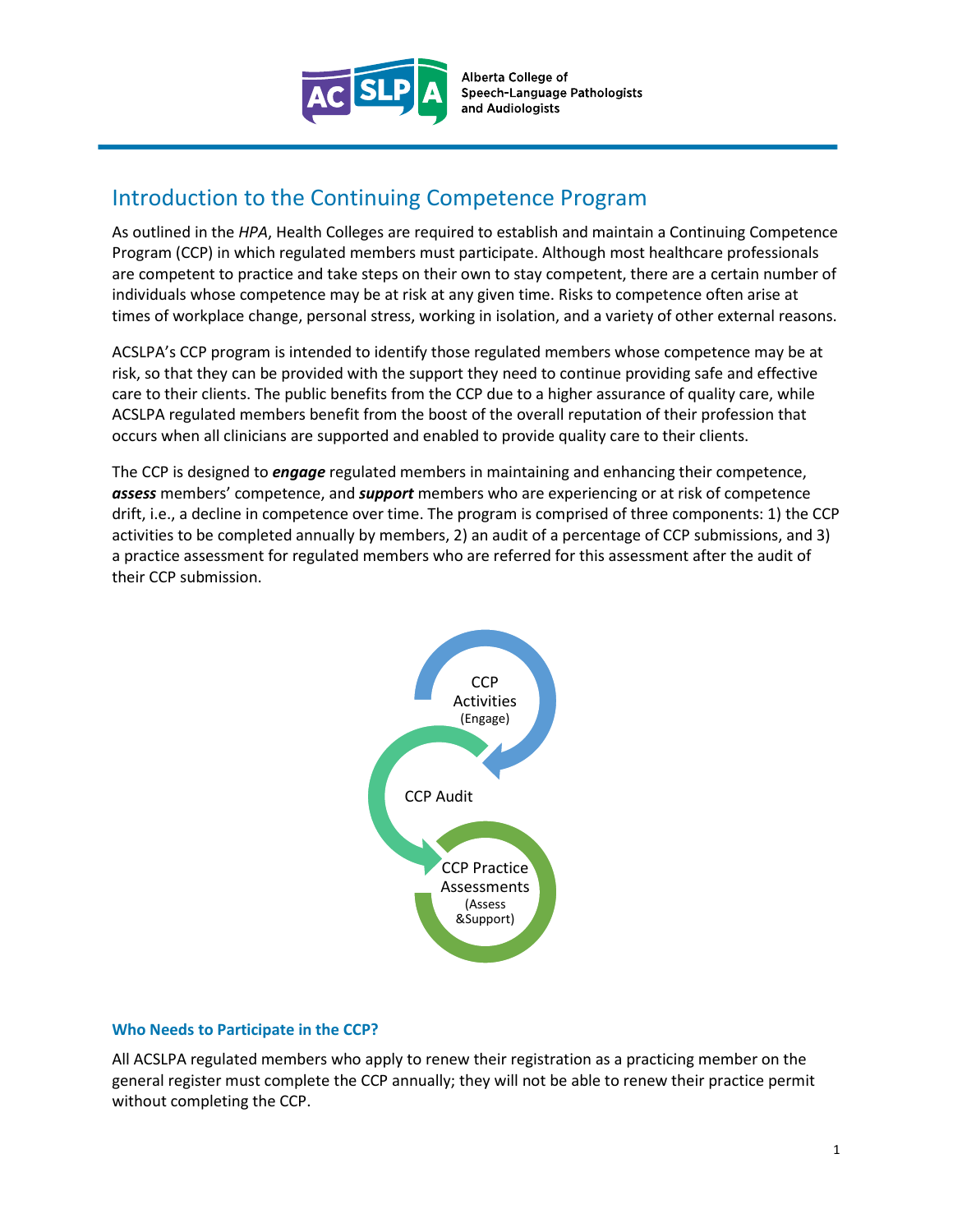# CCP Activities

The CCP activities are the professional development activities that must be completed annually by regulated members. These activities form the basis of the College's goal to engage members in maintaining and enhancing their competence. Regulated members must complete the following activities annually:

- Risks and Supports Profile,
- Peer Dialogue Reflection, and
- Continuing Education Report.

The CCP is completed through the regulated member's portal on the College's online reporting system. The program 'opens' to regulated members every year on October  $1<sup>st</sup>$  and must be completed before December  $31<sup>st</sup>$  of the same practice year.

#### **Risks & Supports Profile**

Completing the Risks and Supports Profile requires the regulated member to reflect on the factors that may negatively impact their competence to practice, and the contingencies that they have, or can, put in place to prevent errors or unsafe practice.

To complete the Risks and Supports Profile, regulated members must:

- Identify at least one risk that impacts their competence from the list of risks provided,
- Describe in writing (with a maximum of 350 words):
	- $\circ$  The rationale for selection of the identified risk(s), and
	- $\circ$  How the risk(s) identified impacts their competence to practice,
- Identify at least one support that they have in place that helps to maintain or enhance their competence from the list of supports provided,
- Describe in writing (with a maximum of 350 words):
	- o The rationale for selection of the identified support(s), and
	- $\circ$  How the support(s) identified maintains or enhances their competence to practice.

#### **Peer Dialogue Reflection**

The Peer Dialogue Reflection is designed to support the regulated member's engagement with their peers and promote their obtaining feedback from trusted sources about their practice.

For the purposes of the CCP, the peer selected by the regulated member for dialogue should:

- Be a trusted colleague, with whom the regulated member can have an open and honest dialogue,
- Have skills, knowledge, abilities, or expertise that is relevant to the professional situation discussed, and
- Be able to provide advice, guidance, and support that positively impacts the regulated member's competence to practice,

The peer selected by the regulated member does not have to be of the same profession as the regulated member and does not have to be a regulated member of ACSLPA. Regulated members are asked to keep their written submissions focused on the topic of their competence and should not provide personal or private details about their peer, their relationship with their peer, or any clients whose cases may have been discussed as part of the dialogue.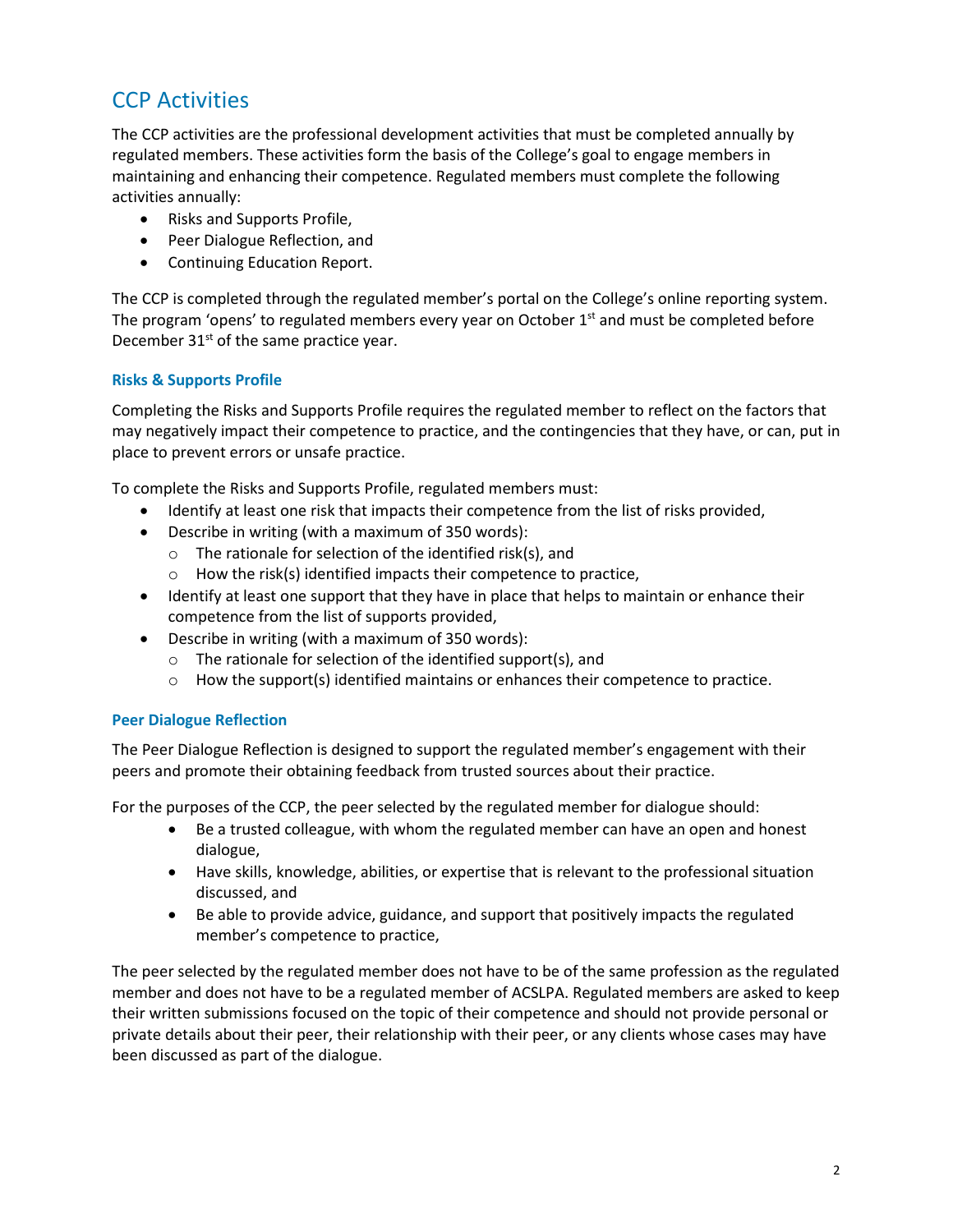To complete the Peer Dialogue Reflection, regulated members must:

- Describe in writing (with a maximum of 350 words per bullet):
	- o The situation they discussed with their peer,
	- $\circ$  Their rational for their choice of peer (i.e., explain the relevance of the peer to the professional situation),
	- $\circ$  How the dialogue and any feedback received from their peer impacted their practice (i.e., any learning or changes to practice that occurred as a result), and
- Identify the competency areas that were impacted through the dialogue with their peer (from the National [Audiology](https://www.acslpa.ca/wp-content/uploads/2019/05/National-Audiology-Competency-Profile-ACSLPA-nov2018.pdf) or [Speech-Language Pathology](https://www.acslpa.ca/wp-content/uploads/2019/05/National-Speech-Language-Pathology-Competency-Profile-ACSLPA-nov-2018.pdf) Competency Profile, which will be provided for reference).

Regulated members will have the option to "opt out" of the peer reflection if they do not have a relevant peer dialogue to reflect on, however opting out of the reflection will trigger an automatic audit (see the "CCP Audit" section for more information).

### **Continuing Education Report**

The Continuing Education Report is designed to support regulate members' engagement in continuing education activities that are meaningful and impactful to their practice. In this report, members are asked to indicate the continuing education activities that they undertook during the practice year, and to describe how these activities impacted their competence to practice. For the purposes of the CCP, one may report on any of the following categories of continuing education activities:

All college-directed activities (e.g., jurisprudence education requirements, therapeutic boundaries guideline, etc.)

Attendance at professional/clinical education event(s) (e.g., conference(s), presentations, workshops, webinars, seminars)

Self-Study (e.g., review of scholarly articles, literature, internet searches)

Supervision and mentorship of colleagues or students

Publications in a peer-reviewed journal

Participation in a study or interest group

Professional committee work (e.g., ACSLPA committee, SAC, or ASHA task force)

Coursework (online or in-person) including university courses related to profession

Teaching (online or in-person) of coursework related to profession (e.g., university or college courses)

Presentation(s)/in-service(s) (e.g., to students, other professionals)

Presentation by manufacturer

To complete the Continuing Education Report, regulated members must:

- Complete continuing education activities for at least two of the categories above,
- Provide a specific identifying reference (e.g., journal article title, title of conference and/or course, etc.) for at least one activity per category in which they identified completion of activities,
- Describe in writing (with a maximum of 350 words per bullet):
	- o Their rationale for undertaking each activity,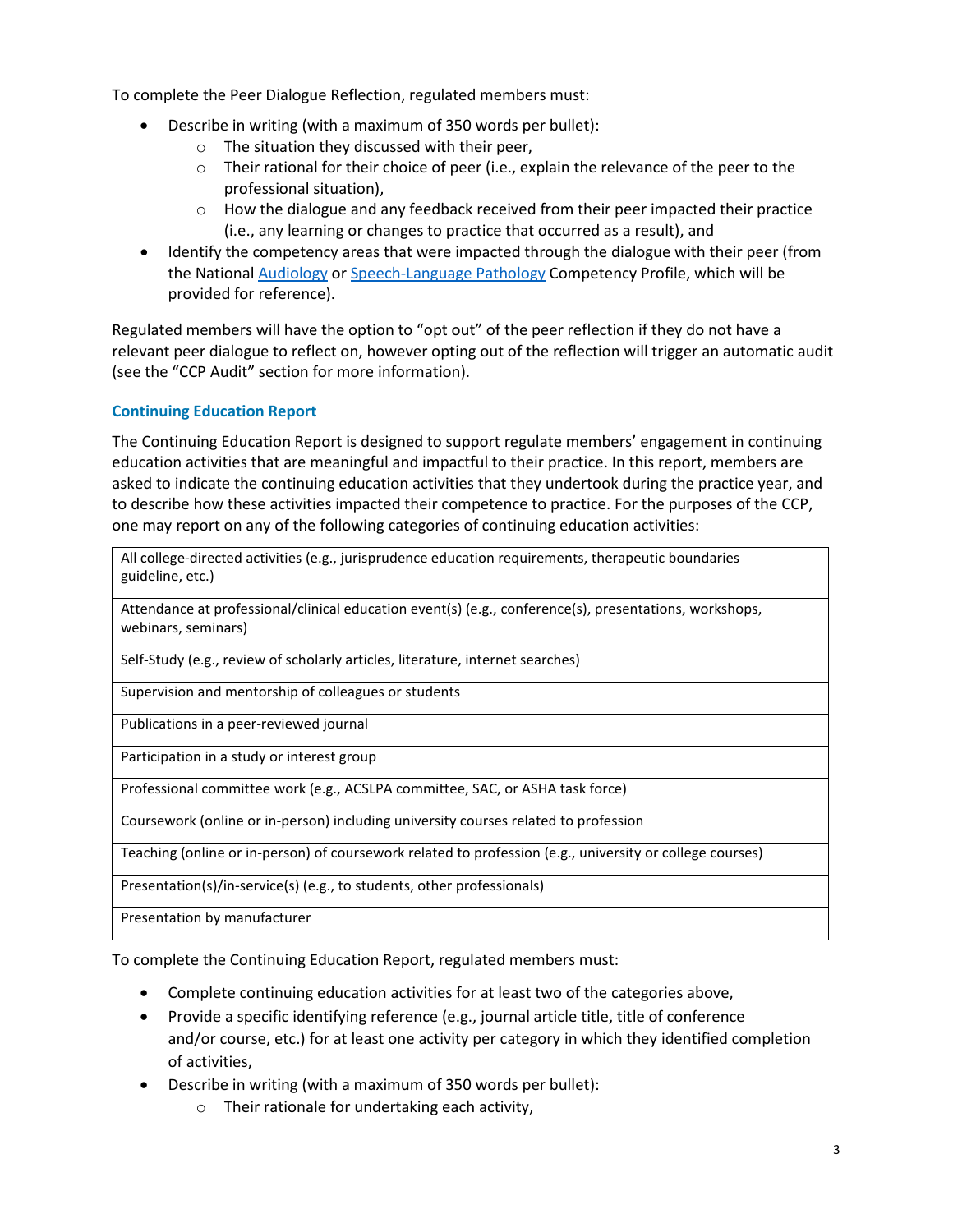- $\circ$  How completing the activity impacted their competence (i.e., any learning or changes to practice that occurred as a result),
- Identify the competency areas that were impacted after completion of the continuing education activities (from the Nationa[l Audiology](https://www.acslpa.ca/wp-content/uploads/2019/05/National-Audiology-Competency-Profile-ACSLPA-nov2018.pdf) or [Speech-Language Pathology](https://www.acslpa.ca/wp-content/uploads/2019/05/National-Speech-Language-Pathology-Competency-Profile-ACSLPA-nov-2018.pdf) Competency Profile, which will be provided for reference), and
- Describe in writing (with a maximum of 350 words) how their practice in the competency areas identified was impacted (i.e., any changes to competence that occurred as a result).

### **Failure to Complete the CCP Activities**

Regulated members who do not complete the annual CCP reporting will be unable to renew their practice permit for the following practice year.

## CCP Audit

An audit of ACSLPA regulated members' CCP submissions takes place annually. It is designed to identify regulated members whose written submissions do not meet the criteria to indicate that they satisfactorily completed the CCP activities. These are the regulated members who, based on the information contained in their CCP submission, may be at risk for competence drift.

| <b>CCP Activity</b>                   | <b>Requirements for Satisfactory Completion</b><br>The following is evident in the regulated member's written submission:                                                                                                                                                                                                                                                                                                                                                                                                                                                 |
|---------------------------------------|---------------------------------------------------------------------------------------------------------------------------------------------------------------------------------------------------------------------------------------------------------------------------------------------------------------------------------------------------------------------------------------------------------------------------------------------------------------------------------------------------------------------------------------------------------------------------|
| <b>Risks and Supports Profile</b>     | An explanation of how the risks identified impact the member's<br>practice, including at least one specific example of a practice<br>area, task, or situation where the risk impacts their competence<br>or performance,<br>An explanation of how the supports identified impact the<br>$\bullet$<br>member's practice, including at least one specific example of a<br>practice area, task, or situation where the support maintains or<br>enhances their competence or performance, and<br>That the supports identified mitigate the risks identified by<br>the member. |
| Peer Dialogue Reflection              | That the member consulted with an appropriate peer on a<br>professional situation to gain guidance or feedback, and<br>An explanation of how the dialogue impacted the member's<br>٠<br>competence to practice (i.e., any learning or any changes to<br>practice that occurred as a result).                                                                                                                                                                                                                                                                              |
| <b>Continuing Education</b><br>Report | Specific referencing information on the continuing education<br>activities completed, and<br>An explanation of how the activities impacted the member's<br>competence to practice (i.e., any learning or any changes to<br>practice that occurred as a result).                                                                                                                                                                                                                                                                                                           |

The requirements for successful completion of each of the CCP activities are shown in the table below.

Regulated members who are unable to meet all the above requirements in their written CCP submission are referred to the practice assessment stage of the CCP.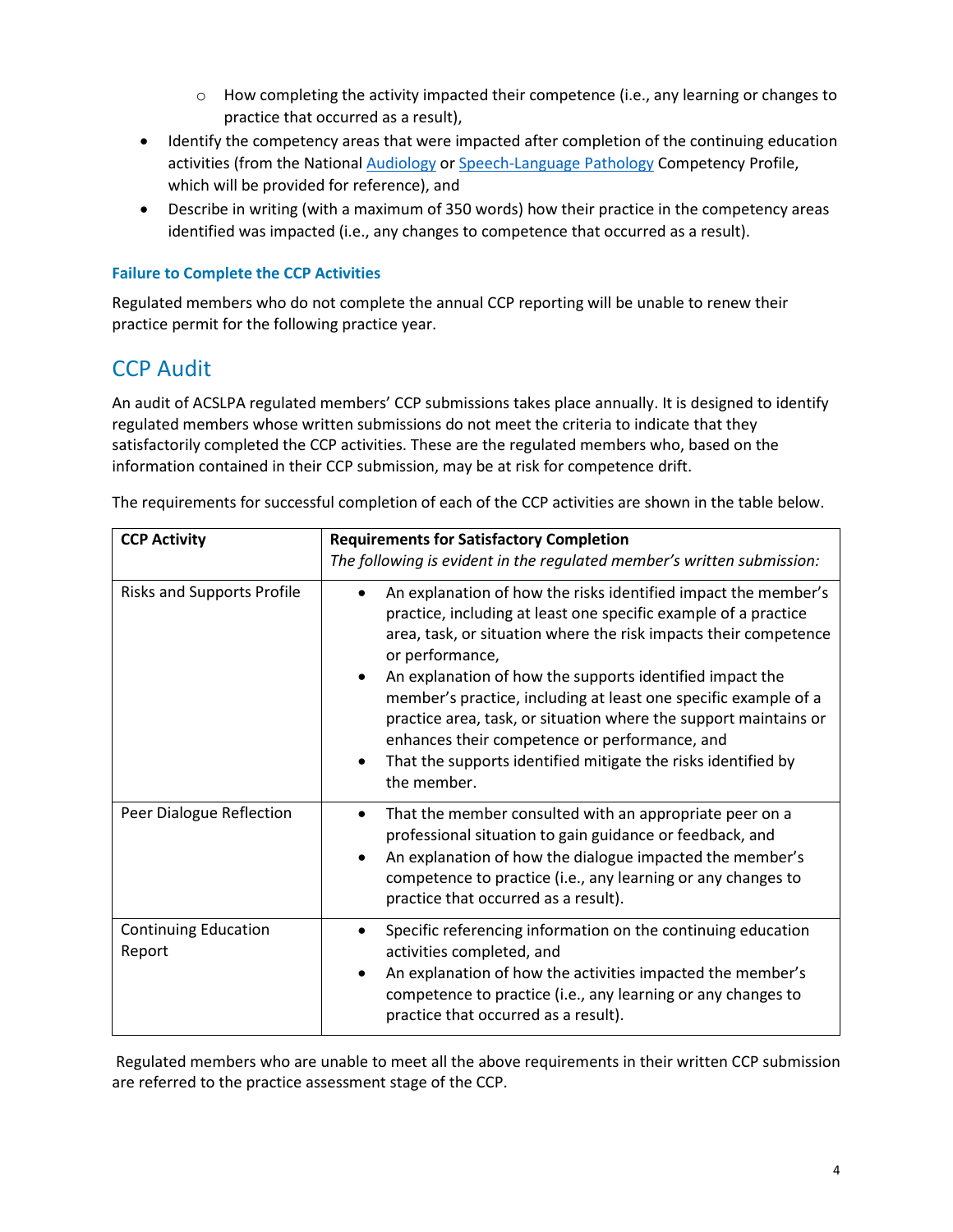#### **Audit Categories**

The CCP audit takes place on a 5-year cycle, so that every regulated member on the general register is audited once every five years, unless a special circumstance applies. In addition, 2-3% of submissions will be randomly selected for a completion audit (i.e., reviewing for coherent sentences in narrative text boxes).

#### Special Circumstance Audit Categories

In addition to audits on the regular 5-year cycle, the following categories of regulated members will be audited under special circumstances:

- 1. All new registrants of ACSLPA who obtained their practice permit between renewal cycles. These members may require additional support, particularly those who are transitioning from new graduate to professional. This initial audit is part of the 5-year cycle; therefore, these members are exempt from audit for four years after their initial CCP submission.
- 2. Any regulated member who has opted out of submitting a Peer Dialogue Reflection for the practice year. In opting out, these members indicate that they have not engaged in collaboration or consultation with a peer, which is a risk to competence. During the audit, the member's explanation for not completing this CCP activity, along with their submissions for the other activities will be reviewed. If the regulated member is unable to provide a valid reason for not completing the Peer Dialogue Reflection, or if their submissions for the Risks and Supports Profile and Continuing Education Reports do not meet the requirements in the table above, the member will be referred to the practice assessment stage of the CCP. Audits in this category are considered part of the 5-year cycle, therefore these members are exempt from audit for four years after being audited in this category.
- 3. Any regulated member whose random selection for a completion audit reveals an incomplete submission. Audits in this category are considered part of the 5-year cycle, therefore these members are exempt from audit for four years after being audited in this category.
- 4. Any regulated member who falls below the mandatory currency hours that are required for renewal are part of a special process to support their continued competence. These individuals will receive communications from Registration staff that is separate from the CCP. Please refer to ACSLPA's Registration Handbook for more detailed information on this audit category.

## CCP Practice Assessment

Regulated members who are unable to meet the criteria for satisfactory completion of the CCP activities through their written submissions and who have been identified through the audit of their submission are referred to the practice assessment component of the CCP. The purposes of the practice assessment are:

- To better understand the regulated member's submission and how well it reflects on the regulated members risk of competence drift,
- To determine whether the regulated member meets ACSLPA standards of practice in their provision of professional services,
- To evaluate the regulated member's competence to practice, and
- To provide support and guidance to the regulated member to meet minimum competence requirements.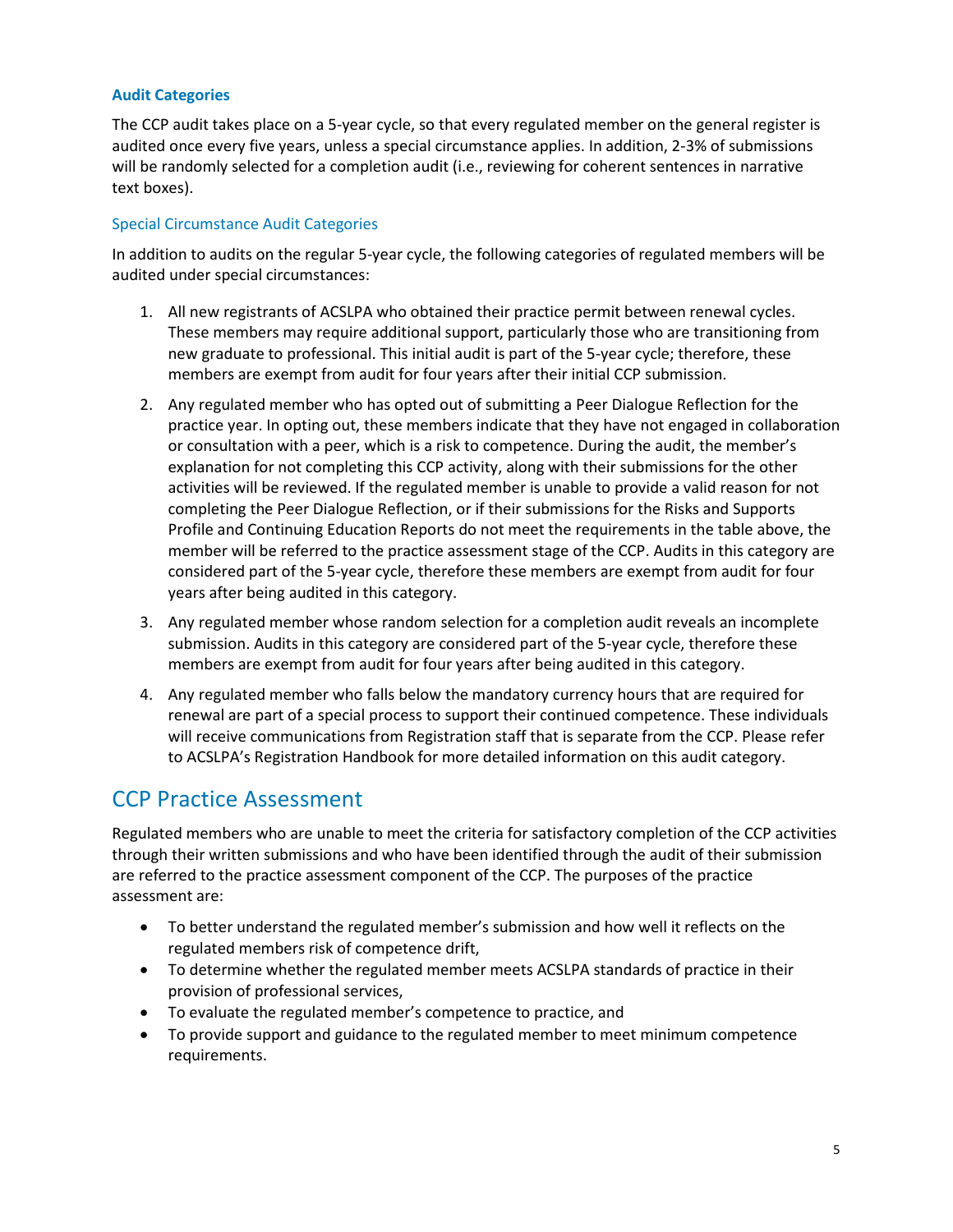The practice assessment has a progressive approach, with three stages:

- 1. Interview
- 2. Record Review
- 3. On-site Practice Visit

There are potential exit points after each stage of the practice assessment. Regulated members who meet the criteria for successful completion will exit the CCP, while those who do not meet criteria will be referred on to the next stage.



#### **Interview**

The interview is the initial stage of the practice assessment. CCP submissions that are flagged as not meeting requirements during audit are referred to the interview stage. The regulated member's CCP submission forms the basis for the interview; only those CCP activities where the member did not meet competence requirements will be discussed. The interview provides the member with an opportunity to provide additional or clarifying information that strengthens their written CCP submission, and, as needed, provides support and guidance to the regulated member, through a remediation plan developed in collaboration between the interviewer and the member.

There are three potential outcomes for regulated members after the interview:

- 1. **Exit the CCP**: this occurs when the regulated member, through discussion with their interviewer, meets the requirements for satisfactory completion of the CCP activity that they were flagged for interview for (See the table of requirements in the "CCP Audit" section above).
- 2. **Remediation Plan**: this occurs when the interviewer notes minor deficiencies in meeting the requirements for satisfactory completion of CCP activities (e.g., deficiencies in reflecting on risks, putting supports in place, engaging with and learning from peers, or undertaking impactful continuing education activities). See the section "CCP Remediation Plans" below for more detailed information on this outcome.
- 3. **Refer to Record Review** (Practice Assessment Stage Two): this occurs when the regulated member is not able, after discussion with the interviewer, to meet the requirements for satisfactory completion of CCP activities and is unable to develop a remediation plan to address practice deficiencies.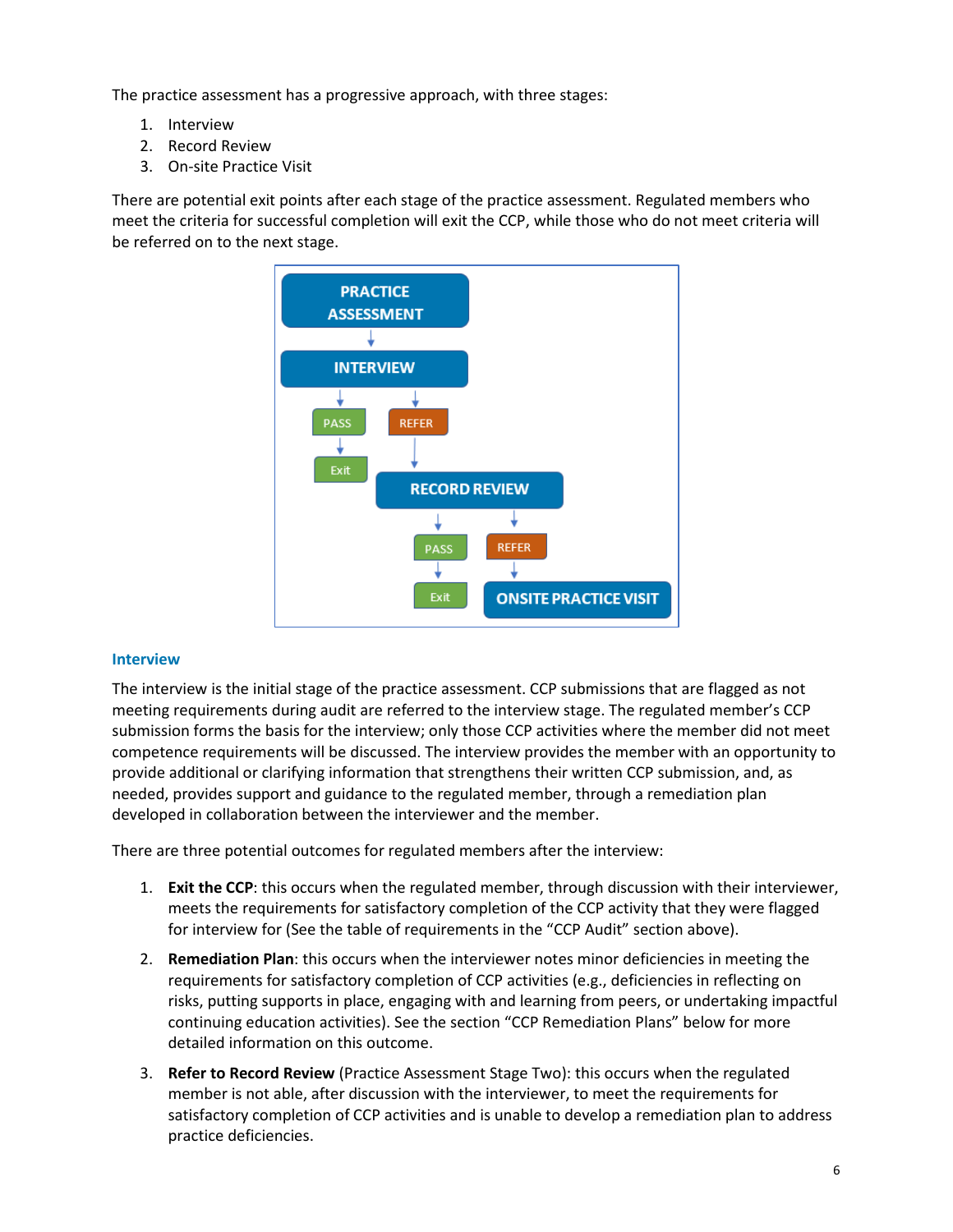#### **Record Review**

The record review is the second stage of the practice assessment. It is intended to evaluate whether the regulated member practices in compliance with ACSLPA standards of practice, as evidenced by their records, which includes client records. Record reviews will be completed for regulated members who are in clinical and non-clinical roles. For the purposes of the CCP, non-clinical roles are those in which:

- Client services are provided on an exceptional basis only, and
- Where most of the regulated member's time is spent in administration, management, education, instruction, research, or sales.

The general requirements for records to be submitted for review for each type of role is shown in the table below:

| <b>Clinical Roles</b>                                                                                                                                                                                                                                                                                                                                                                | <b>Non-clinical Roles</b>                                                                                                                                                                                                                                                                                                                                                                                                                                             |
|--------------------------------------------------------------------------------------------------------------------------------------------------------------------------------------------------------------------------------------------------------------------------------------------------------------------------------------------------------------------------------------|-----------------------------------------------------------------------------------------------------------------------------------------------------------------------------------------------------------------------------------------------------------------------------------------------------------------------------------------------------------------------------------------------------------------------------------------------------------------------|
| Three clinical records with different clinical<br>presentations. It is expected that client records<br>would be redacted of any identifying information<br>prior to submission.                                                                                                                                                                                                      | Three records that show decision-making process<br>or performance with three tasks related to the<br>profession. Any identifying personal information<br>should be redacted prior to submission.<br>Examples include:                                                                                                                                                                                                                                                 |
| Records should include some aspect of<br>assessment and some indication of client<br>outcomes. For clinicians who complete<br>assessments only, outcome documentation can<br>include any recommendations, referrals, or<br>follow up.<br>Records are for clients seen over a period of time<br>(i.e., not seen once and then discharged).<br>Records are no older than one (1) year. | Documentation related to the supervision<br>of regulated members, support personnel,<br>or students, and/or<br>Policies or procedures developed and/or<br>implemented related to the profession<br>Learning materials developed related to<br>$\overline{\phantom{a}}$<br>the profession, and/or<br>Documentation of meeting minimum<br>standards of practice within role (e.g.,<br>infection control procedures, informed<br>consent, or advertising and marketing). |

Assessors will complete a blind review of the submitted records to determine if the regulated member:

- Practices in compliance with ACSLPA's minimum standards of practice,
- Uses sounds professional judgement and clinical decision-making skills, and
- Utilizes documentation practices that allow for continuity of care, where applicable.

There are three potential outcomes for regulated members after the record review:

- 1. **Exit the CCP**: this occurs when the regulated member, through their records, demonstrates that they meet minimum standards of practice.
- 2. **Remediation Plan**: this occurs when the interviewer notes minor deficiencies in meeting minimum standards of practice. See the section "CCP Remediation Plans" below for more detailed information on this outcome.
- 3. **Refer to On-Site Practice Visit** (Practice Assessment Stage Three): this occurs when the review of the regulated member's records shows that the member is not practicing in compliance with ACSLPA minimum standards of practice, and therefore requires further evaluation of their competence to practice.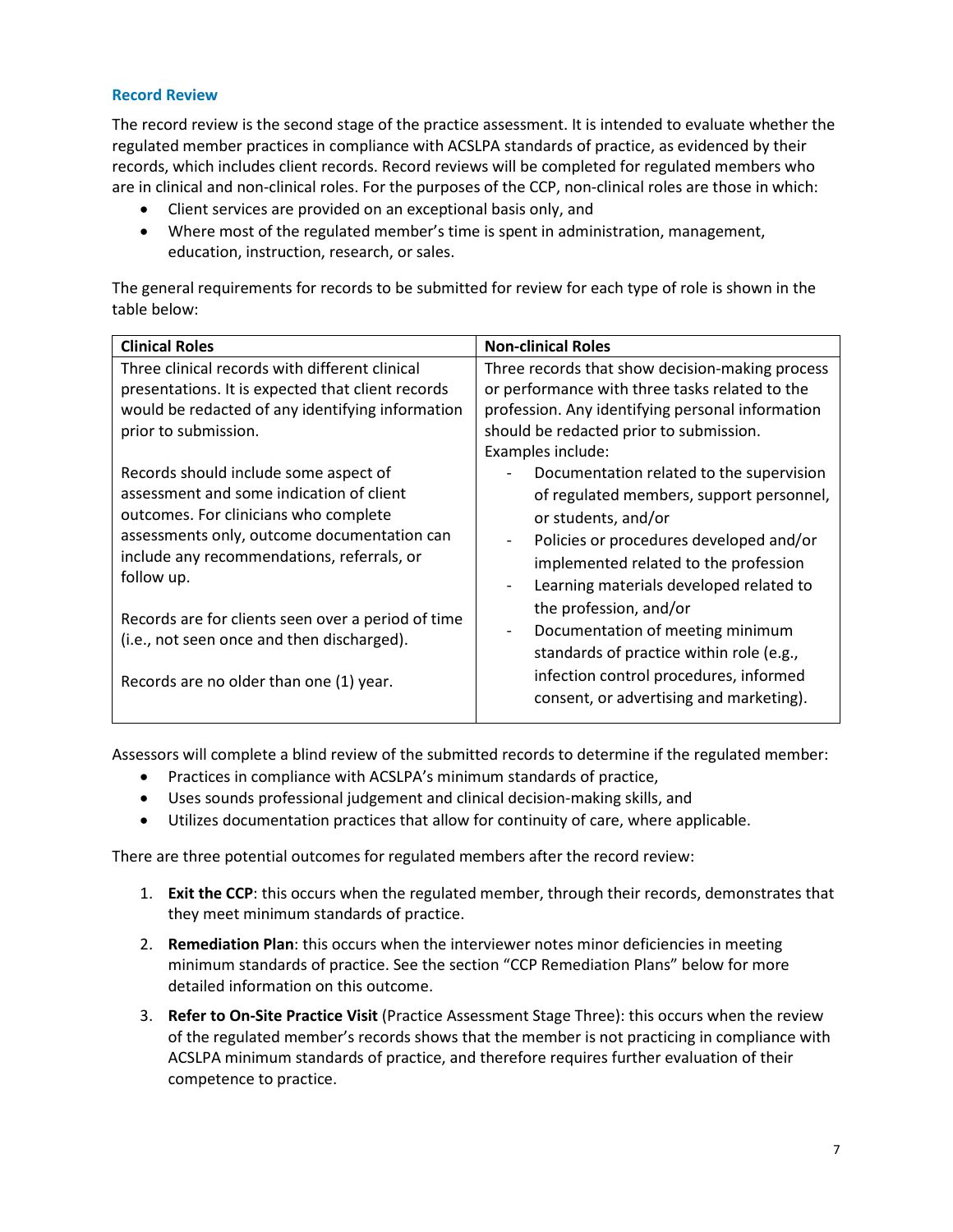### **On-site Practice Visit**

The on-site practice visit is the third and final stage of the practice assessment. The visit will include observation of the regulated member while providing regulated services, which may also include observation of a clinical interaction with a client (with the client's consent). The purpose of the on-site visit is to gather in-person information on the regulated member's competence to practice, and to determine if the regulated member demonstrates a lack of competence to practice, i.e., if the member lacks the knowledge, skills, attitudes, and/or judgement required to provide professional services. Onsite practice visits will be completed for regulated members who are in clinical and non-clinical roles.

There are three potential outcomes for regulated members after the on-site practice visit:

- 1. **Exit the CCP**: this occurs when the observation of the regulated member's practice shows that they meet minimum competence to practice standards, i.e., that they demonstrate the knowledge, skills, attitudes, and judgement required to provide quality professional services.
- 2. **Remediation Plan**: this occurs when the interviewer notes minor deficiencies in meeting minimum standards of practice. See the section "CCP Remediation Plans" below for more detailed information on this outcome.
- 3. **Refer to the Competence Committee**: this occurs when the on-site observation of the regulated member's practice shows that they are not meeting minimum competence to practice requirements. See the section "Noncompliance or Unsatisfactory Completion of the CCP" below for more information on this outcome.

# CCP Remediation Plans

Interviewers and assessors who engage with regulated members during the practice assessment stages of the CCP may use their discretion, to develop a remediation plan with the member. Remediation plans target any practice area where the member does not meet the minimum requirements for successful completion of the practice assessment stage, but where minor deficiencies are observed, i.e., when there is no/low risk of harm to clients and when it is anticipated that any deficiencies can be readily remediated within a short timeframe (within the practice year).

Interviewers and assessors, in collaboration with the regulated member, will develop a plan for the remediation that details:

- The remediation activities that should be undertaken,
- The evidence that should be provided as proof of remediation, and
- The timeline for submission of evidence.

Completion of any remediation plans that are developed during any of the practice assessment stages, within the timeframes specified by the interviewer or assessor, is a requirement of the CCP.

# Noncompliance or Unsatisfactory Completion of the CCP

Regulated members are expected to comply with all components of the College's CCP. Failure to complete or unsatisfactory completion of any portion of the College's CCP will result in the regulated member being referred to the ACSLPA Competence Committee. This includes situations where the regulated member:

- Does not respond to attempts to contact them from ACSLPA staff, interviewers, or assessors regarding their CCP submission or practice assessment,
- Does not submit the required records for review if referred to the record review stage of the practice assessment,